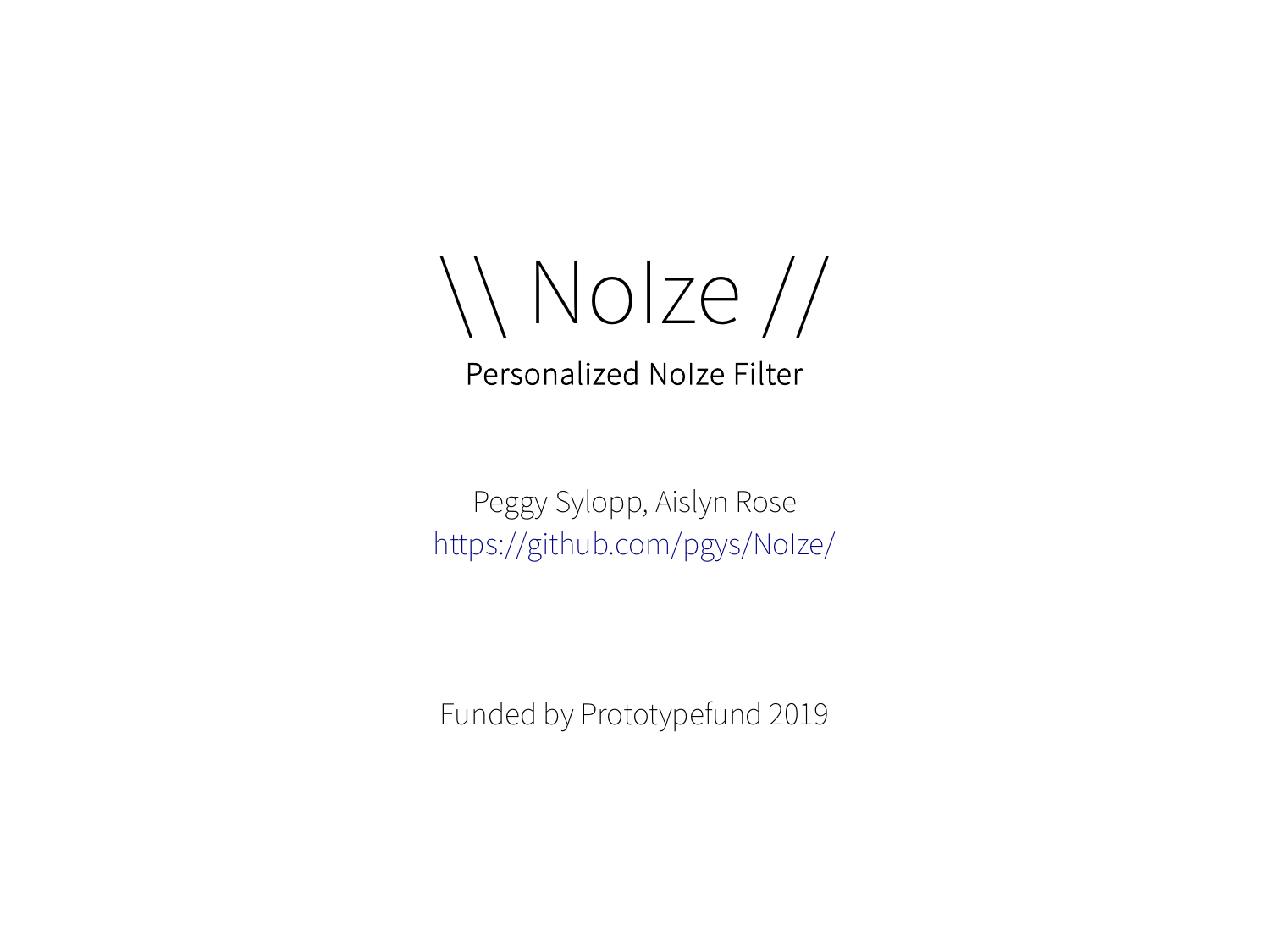\\ NoIze //

Motivation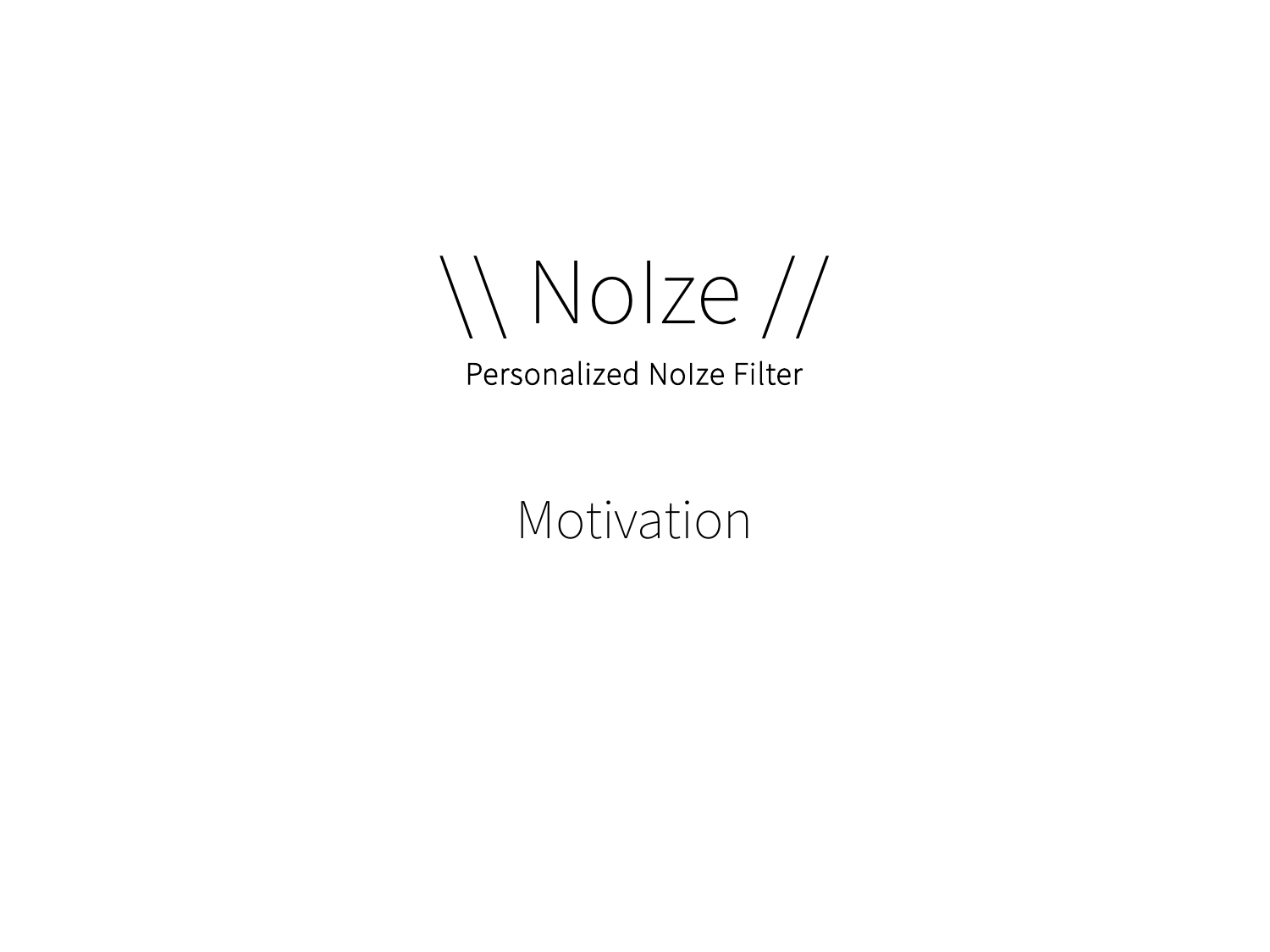# Motivation

- Optimization of Speech Listening Effort in Callenging Sound Environments
- Personal Motivation: Mildly hearing loss of Peggy
- Aim: Personal Sound Reduction App Running on a conventional Android Smartphone

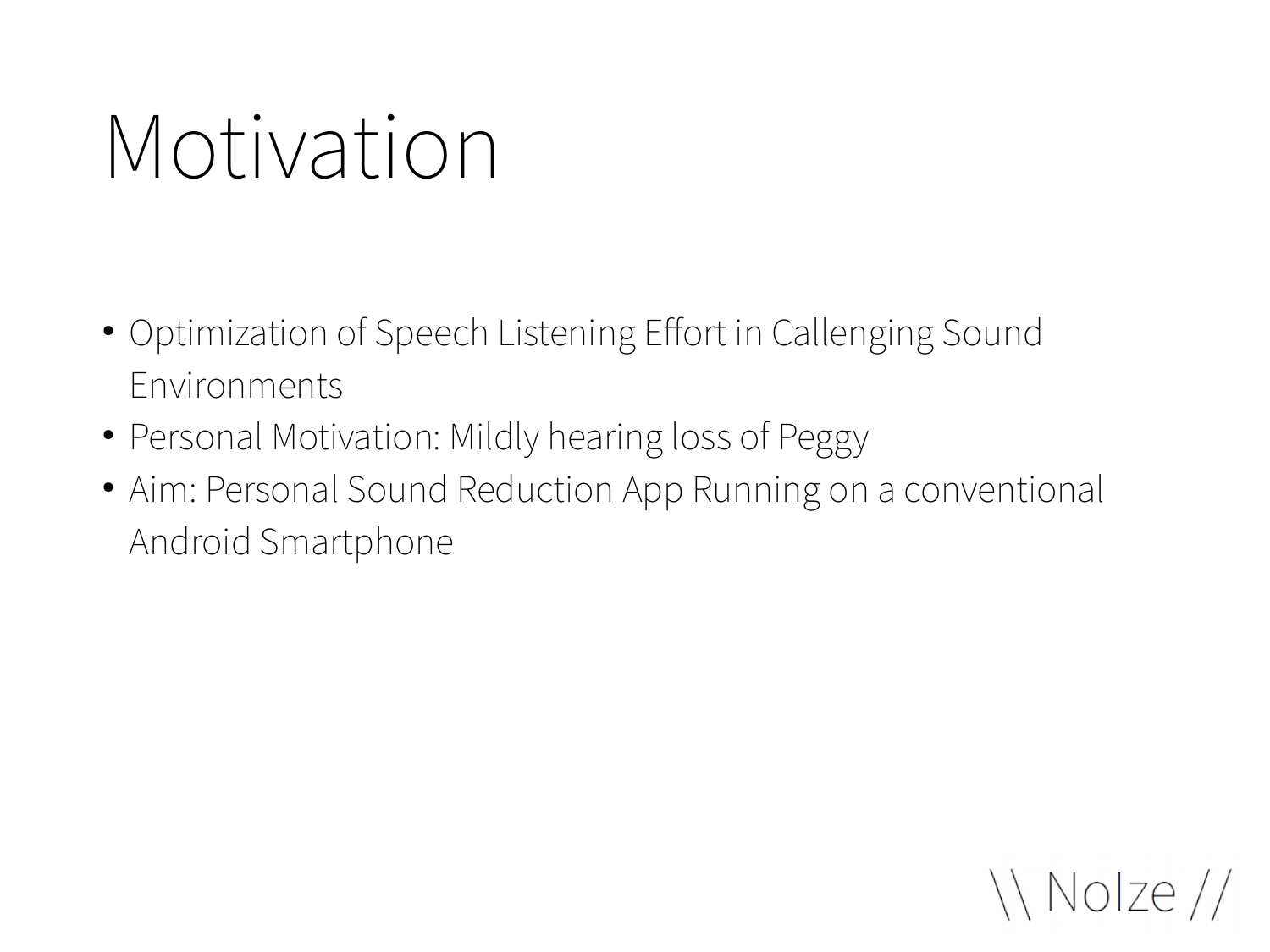\\ NoIze //

## Processing Pipelines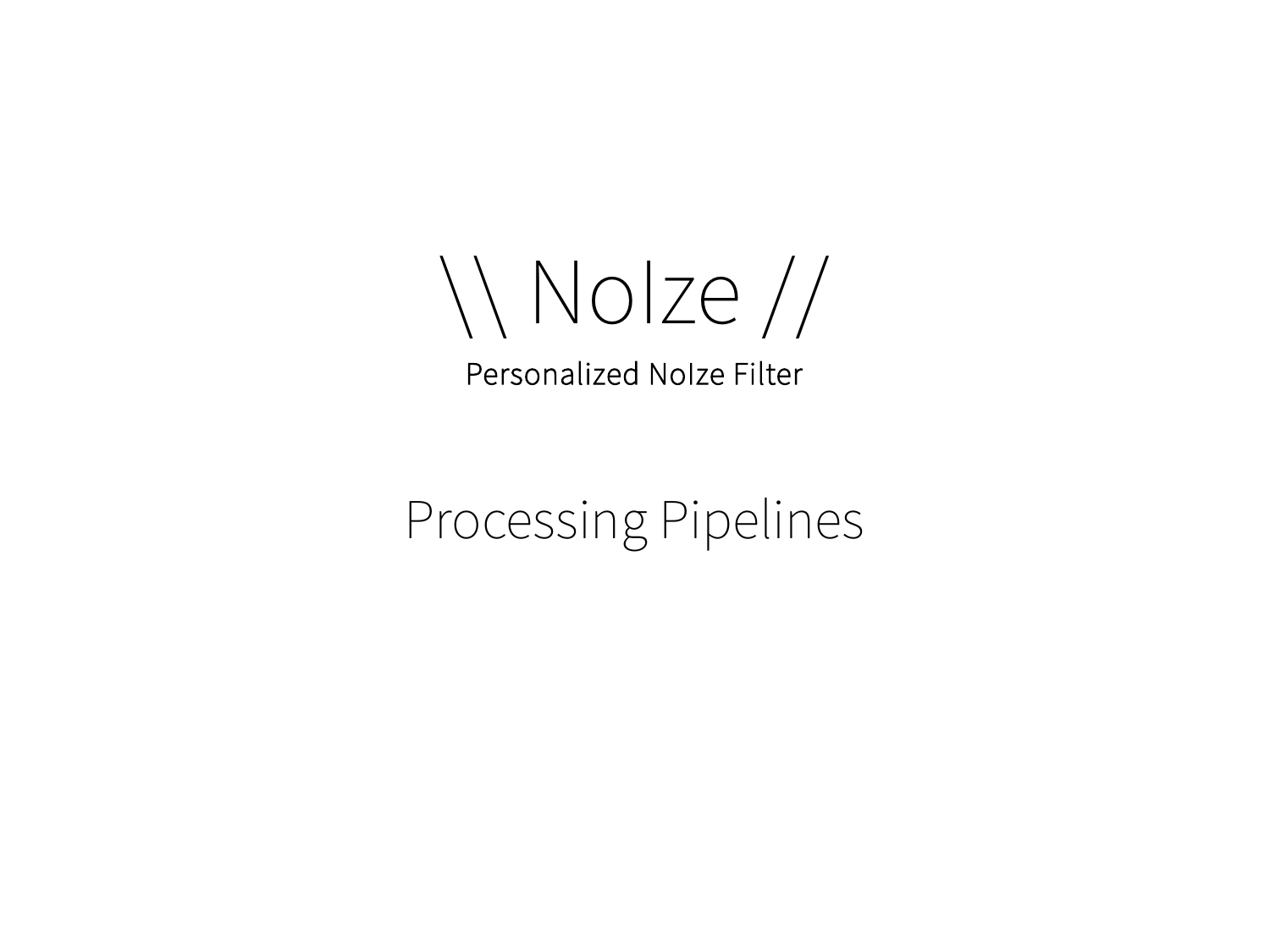#### **Block diagram of personalized reduction speech processing pipeline.**



Inspired by source: A Real-Time Personalized Noise Reduction Smartphone App for Hearing Enhancement, Nasim Alamdari, Shashank Yaraganalu, Nasser Kehtarnava, Department of Electrical & Computer Engineering, University of Texas at Dallas, Richardson, TX, USA, 2018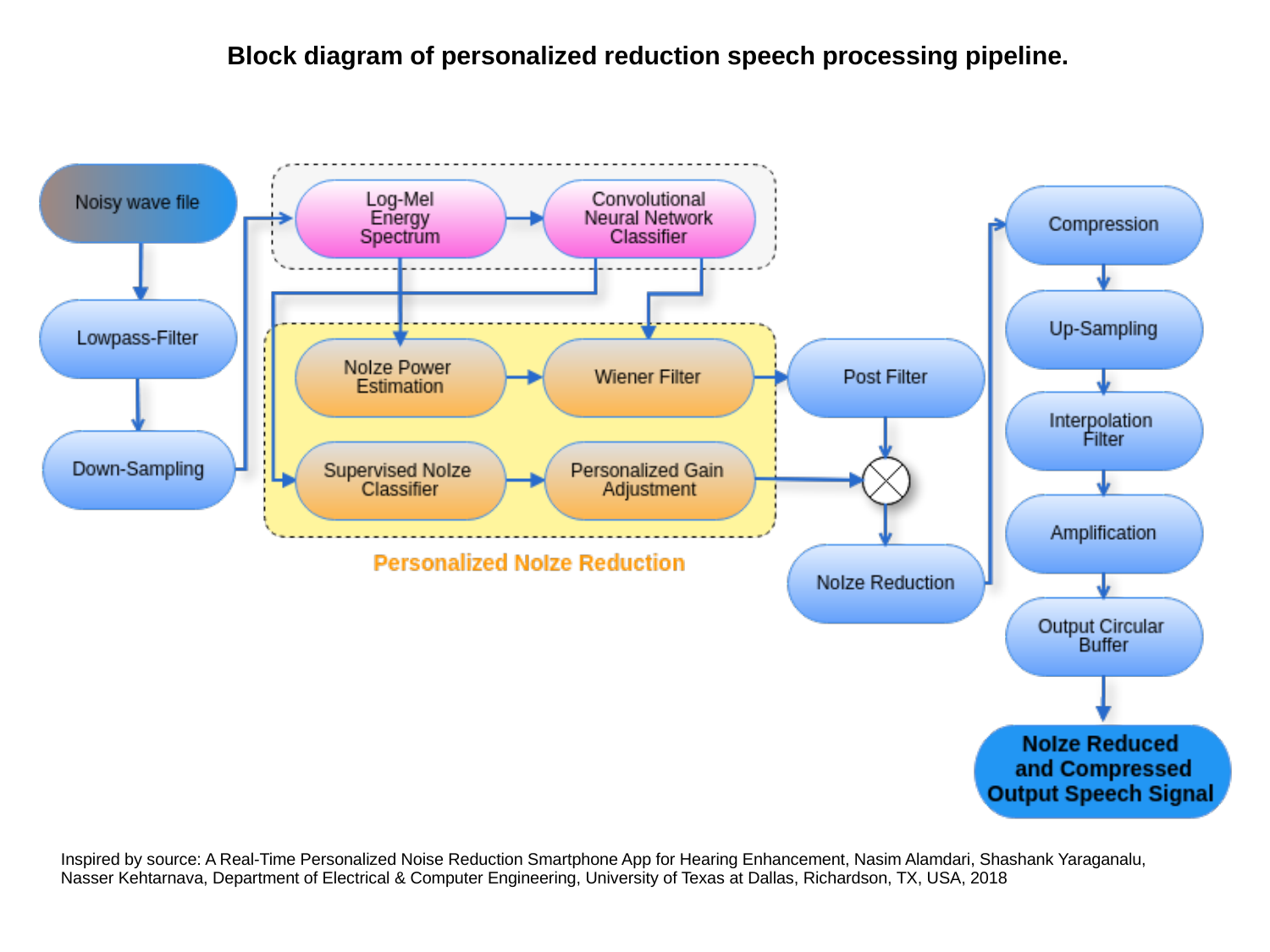#### **Block diagram of a conventional noise reduction system with postfilter**



Inspired by source: Efficiant Musical Noise Suppression for Speech Enhancement Systems, Thomas Esch and Peter Vary, Insitute of Communication Systems and Data Processing, RWTH Aachen University, Germany, 2009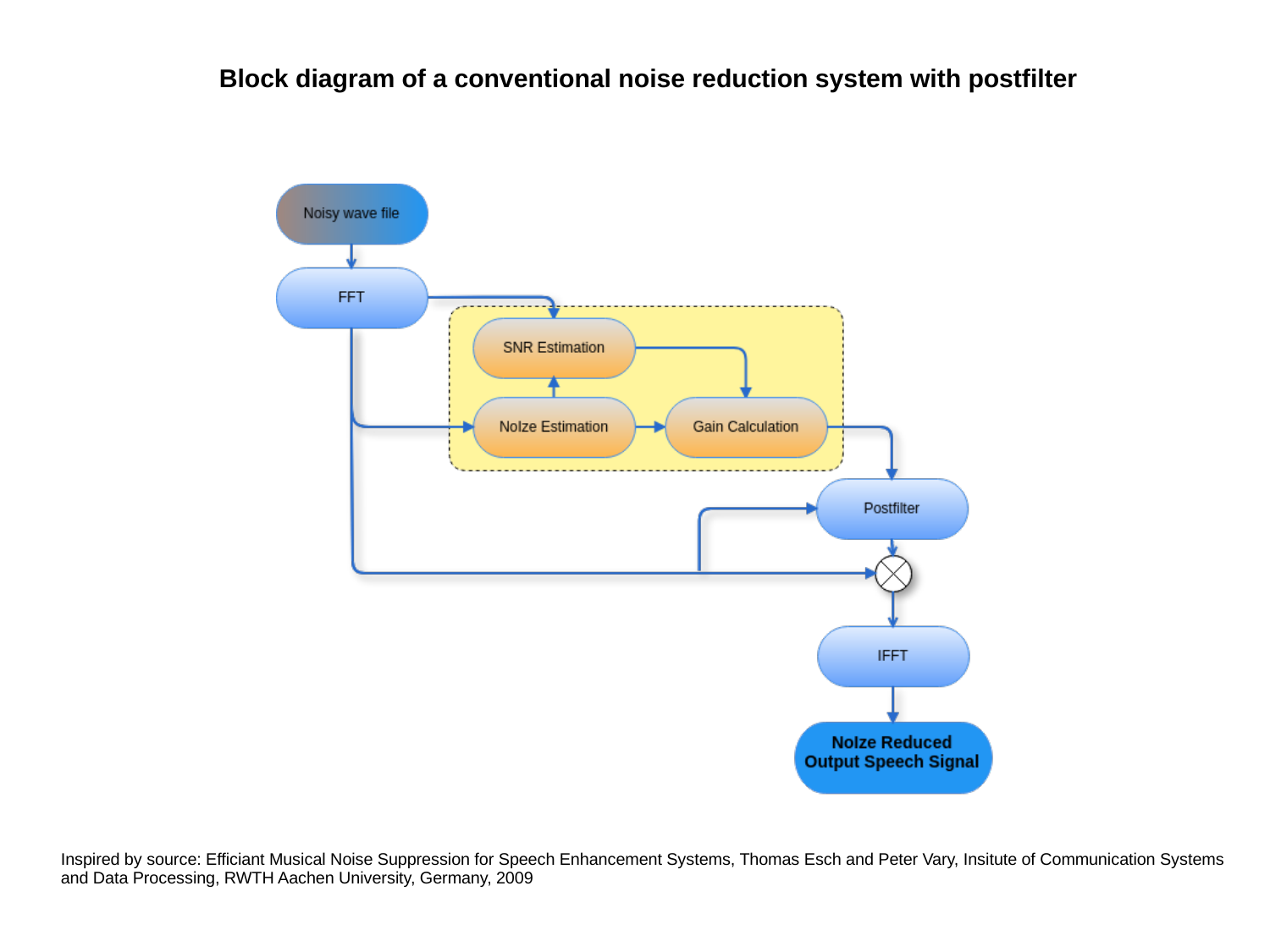### **Block diagram of the**  $\backslash\backslash\bigwedge\bigcirc\mid\mathcal{Z}\ominus\neq\mathcal{Z}$  **processing pipeline**

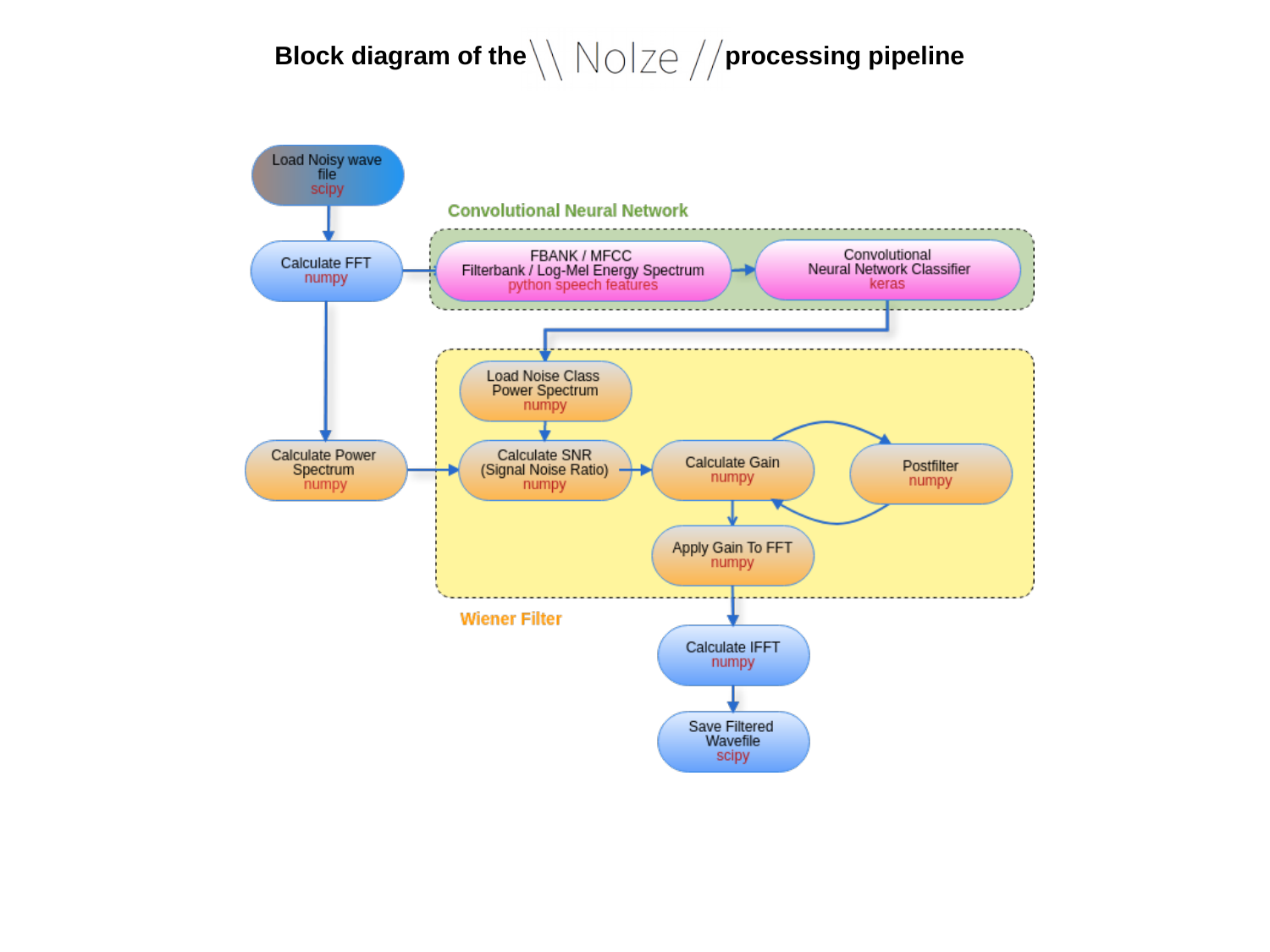\\ NoIze //

# APP GUI Simulation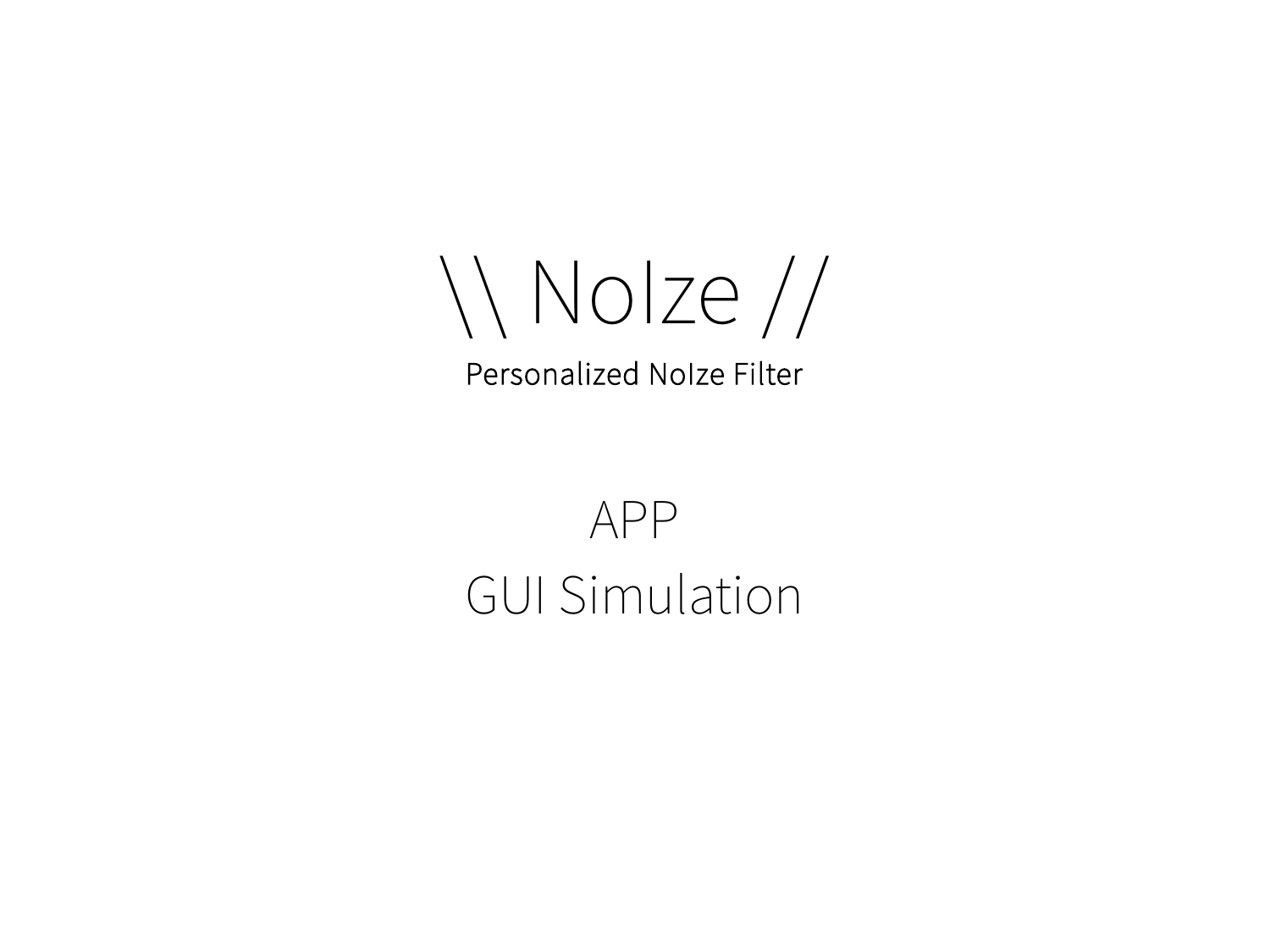

*Nolze //*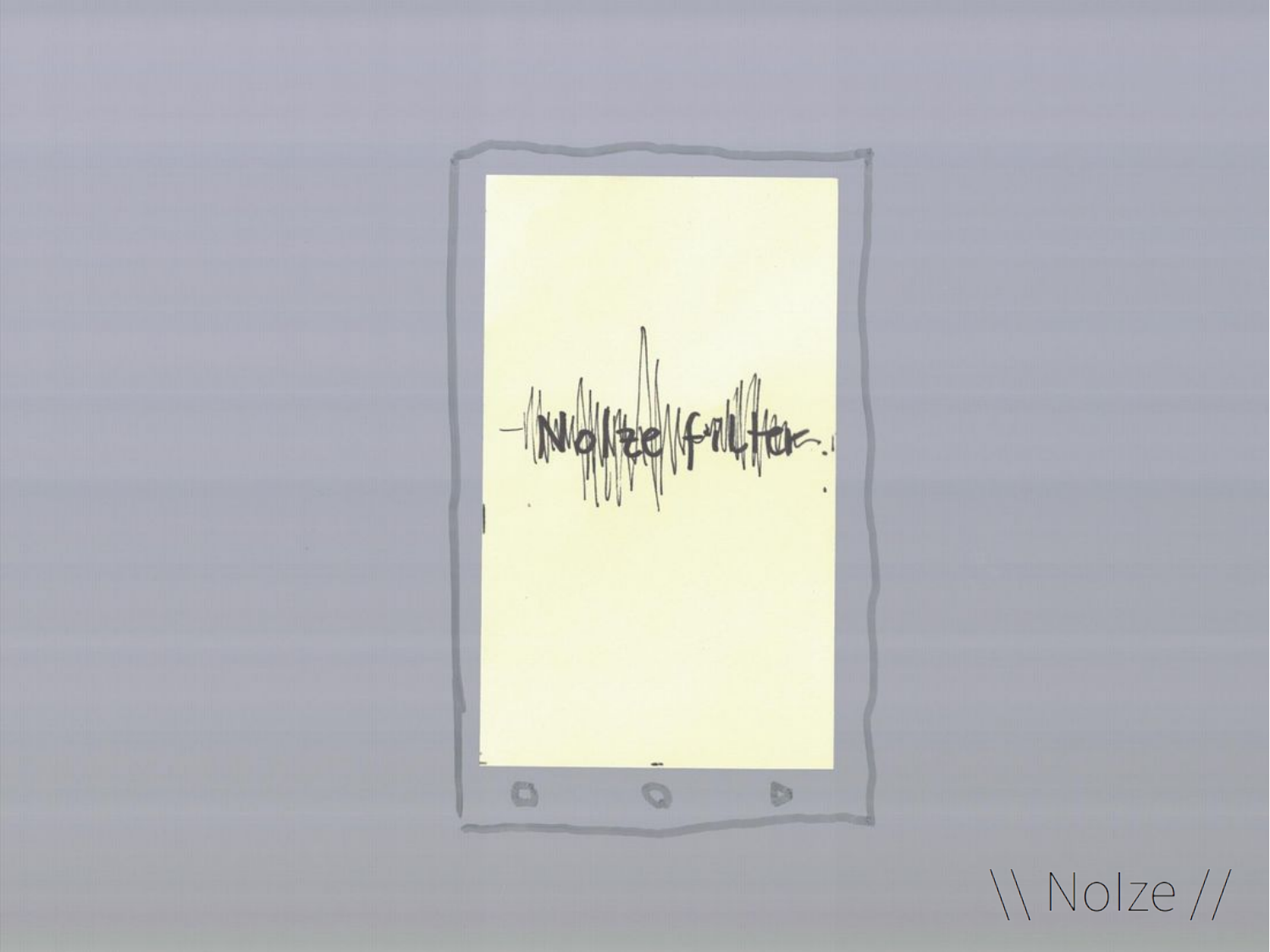file real time community  $\circ$   $\circ$ **Da** 

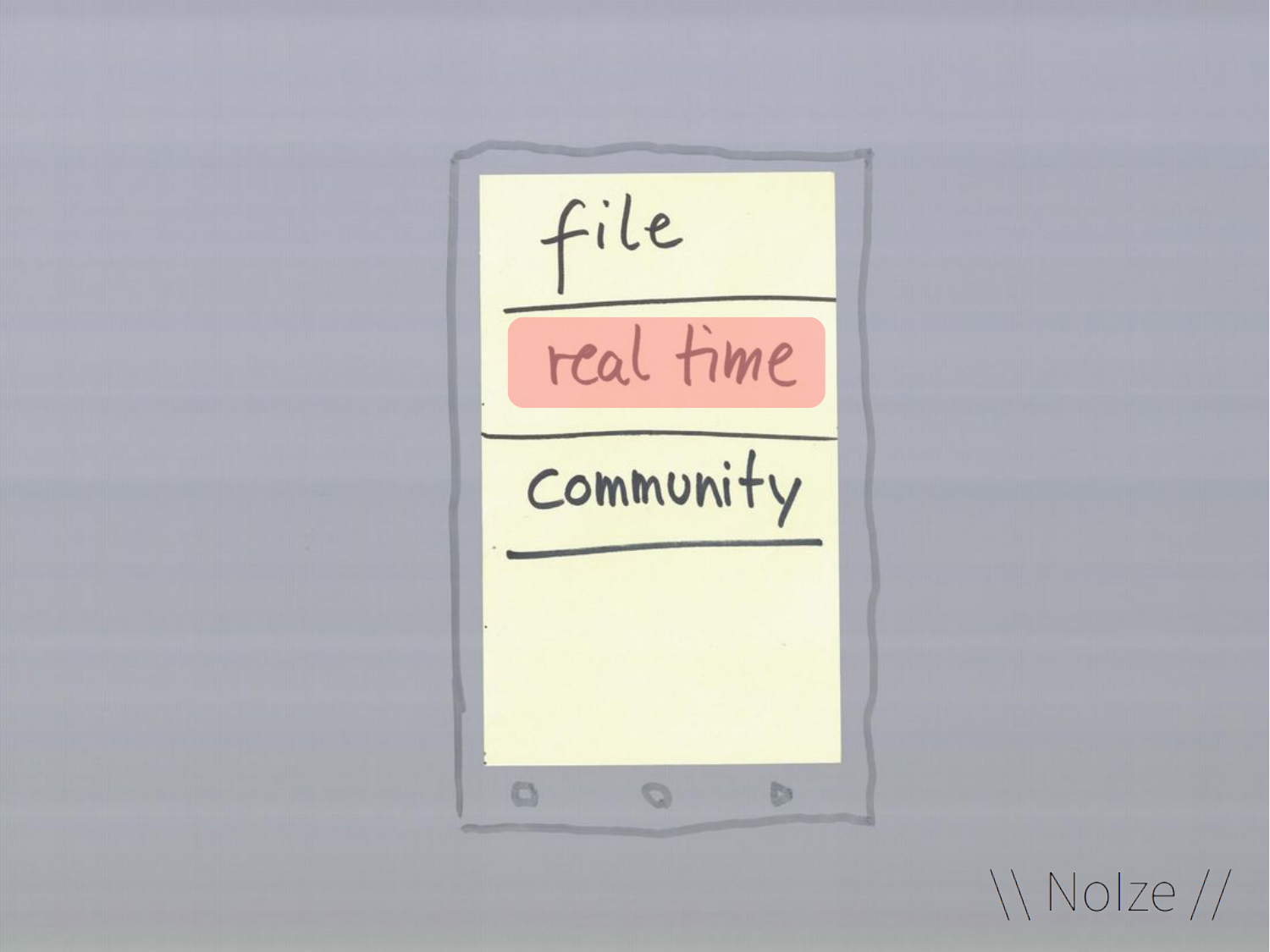Air Condition Tram Train  $Bus$ New Filter  $O$   $O$   $O$ 

*\\ Nolze //*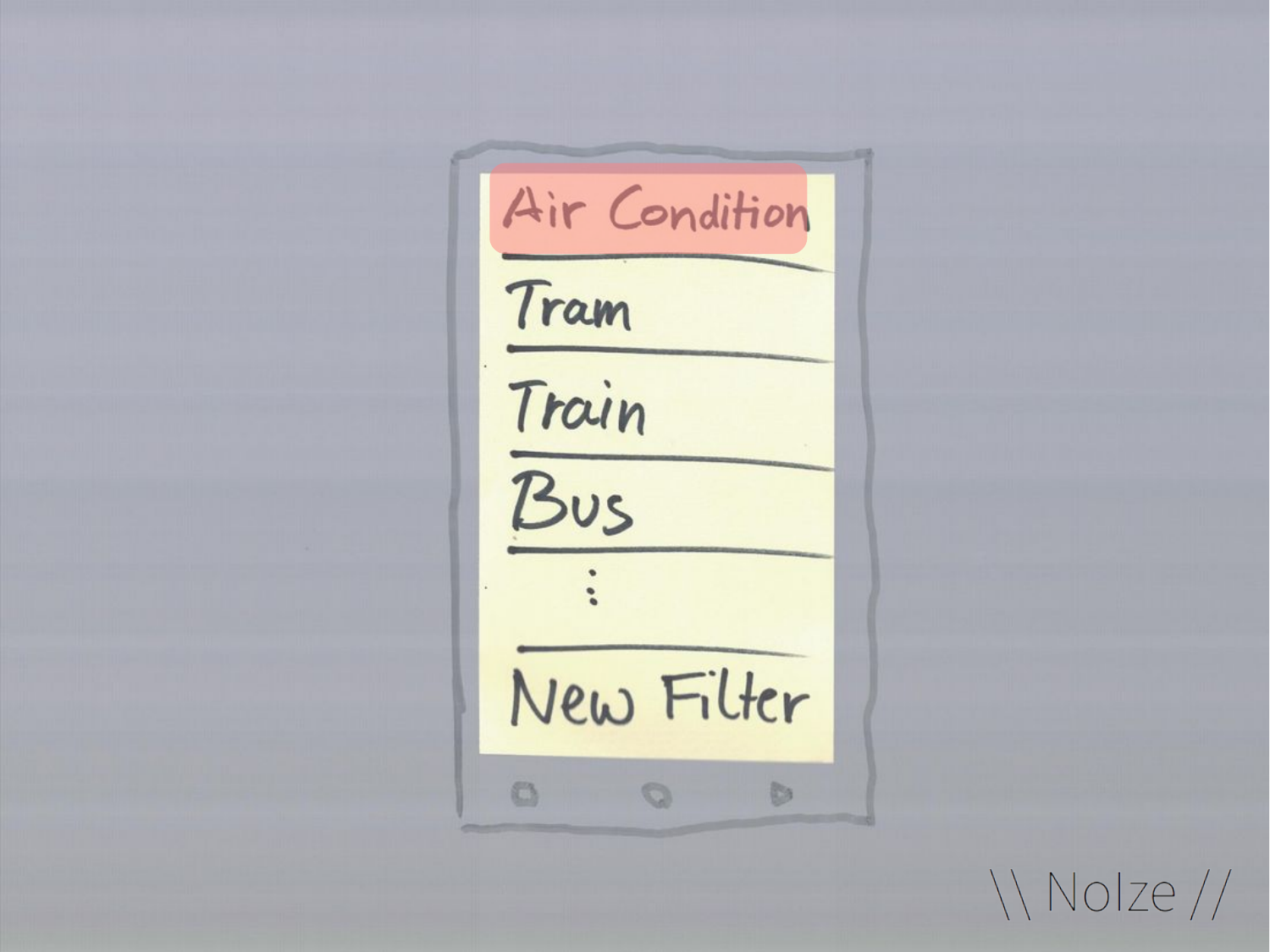Air Condition1 delete new AirCondition fine tuning  $m\nu$ te back  $\circ$ **It's** 

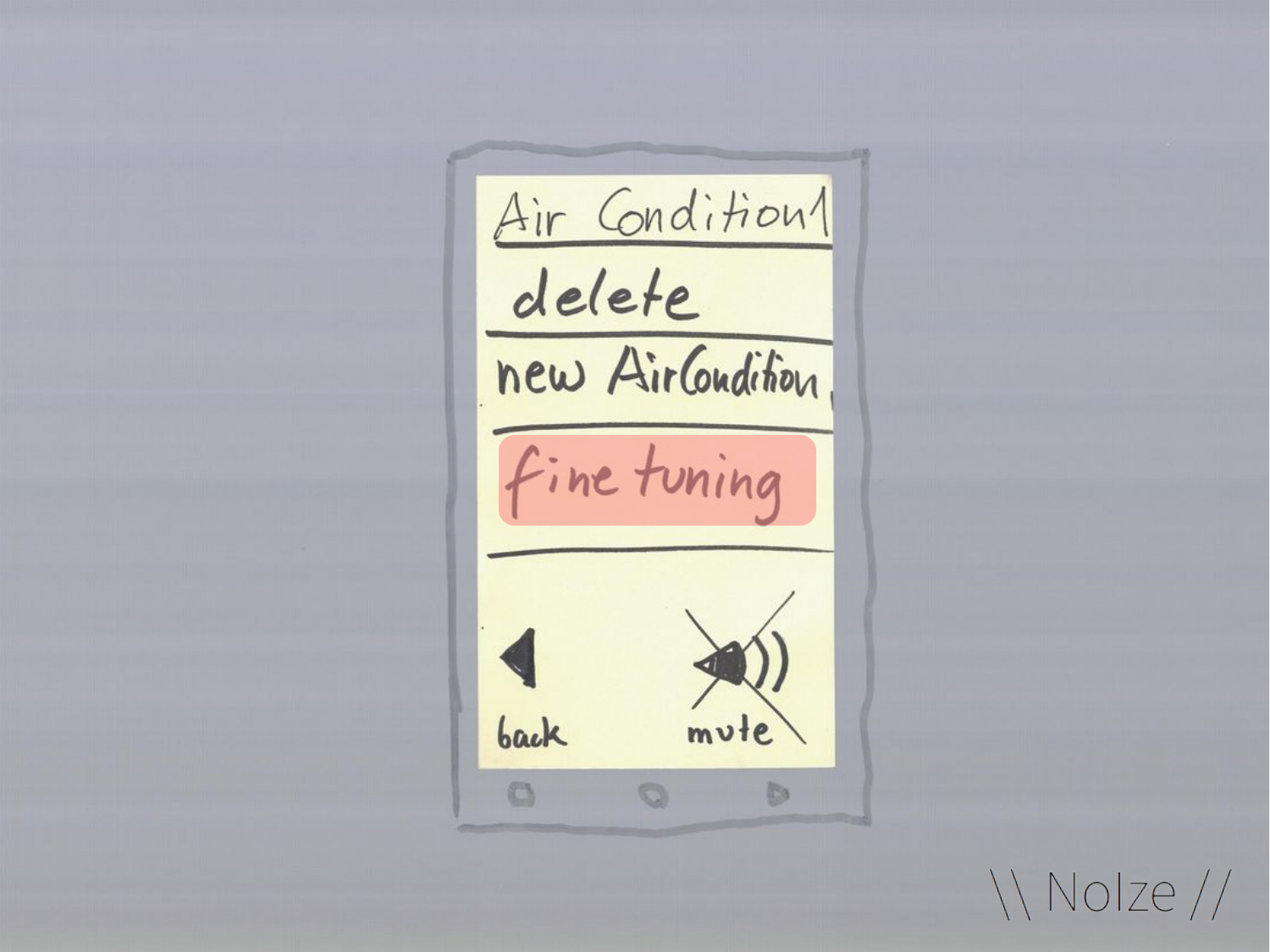

*Nolze //*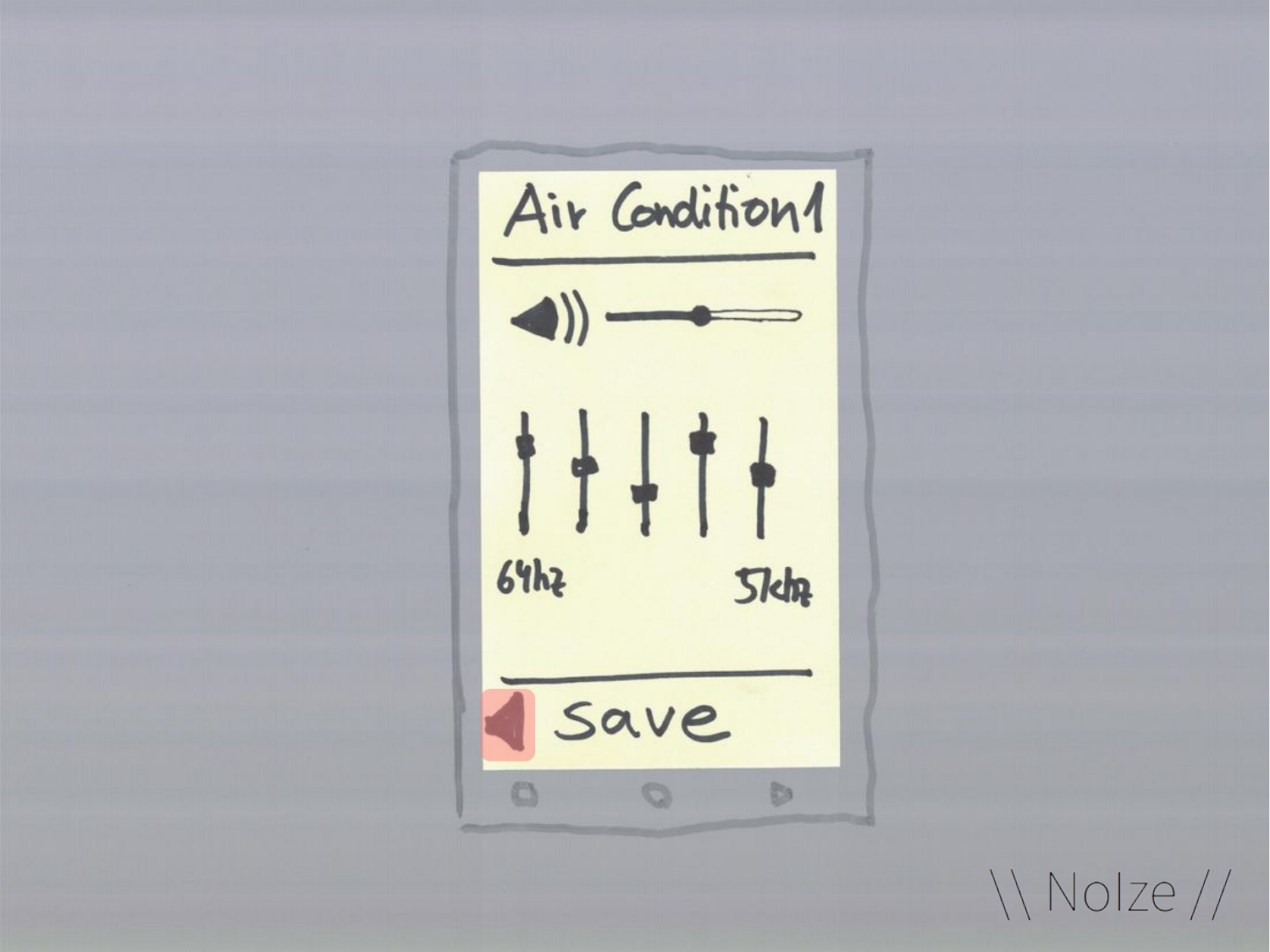Air Condition1 delete new AirCondition. fine tuning mute back  $\circ$   $\circ$ **ICa** 

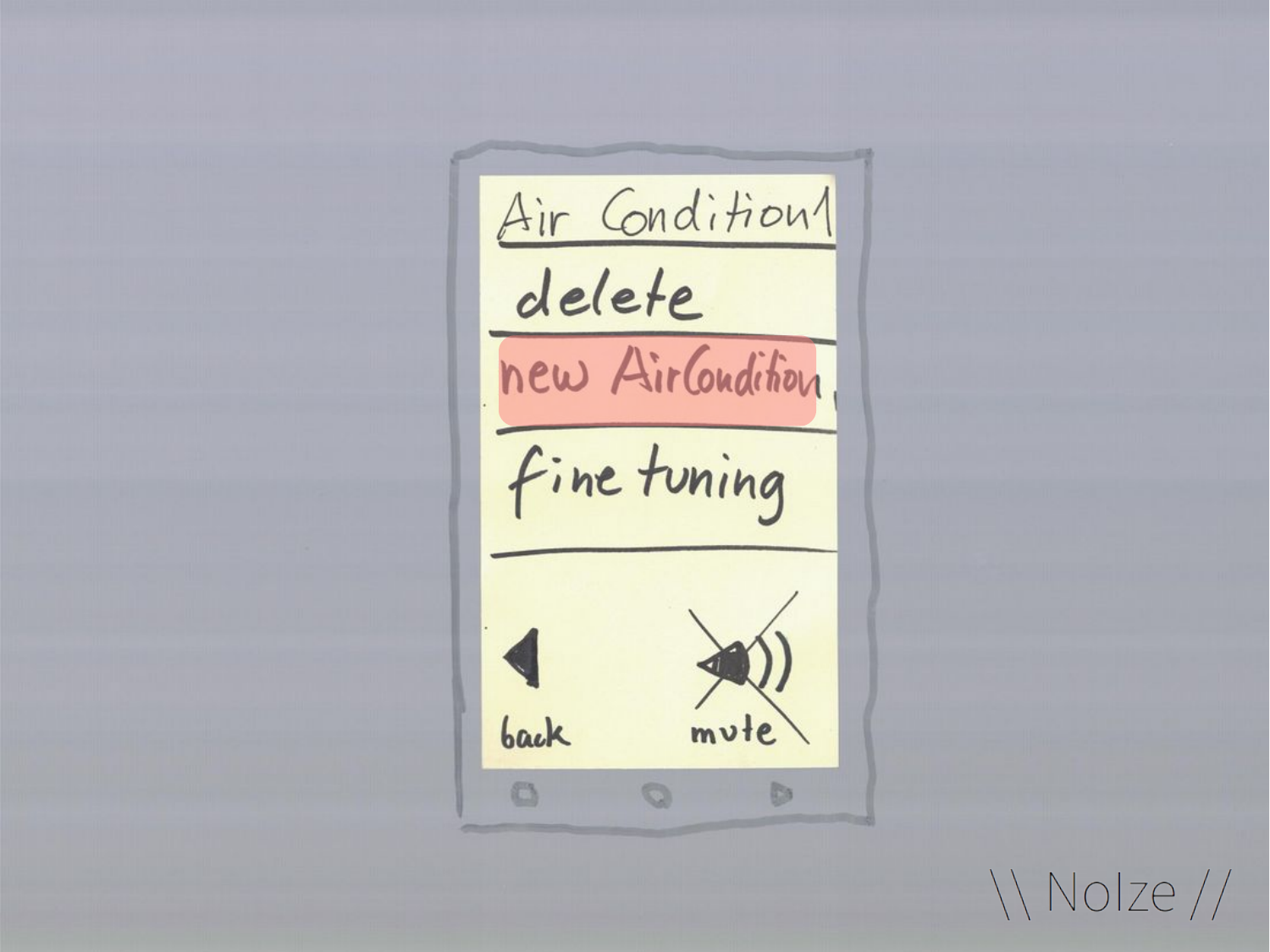Air Condition 2 record 3 files<br>for training  $\begin{picture}(120,15) \put(150,15){\line(1,0){155}} \put(150,15){\line(1,0){155}} \put(150,15){\line(1,0){155}} \put(150,15){\line(1,0){155}} \put(150,15){\line(1,0){155}} \put(150,15){\line(1,0){155}} \put(150,15){\line(1,0){155}} \put(150,15){\line(1,0){155}} \put(150,15){\line(1,0){155}} \put(150,15){\line(1,0){15$  $\circ$  $\circ$ **b** 

*Nolze //*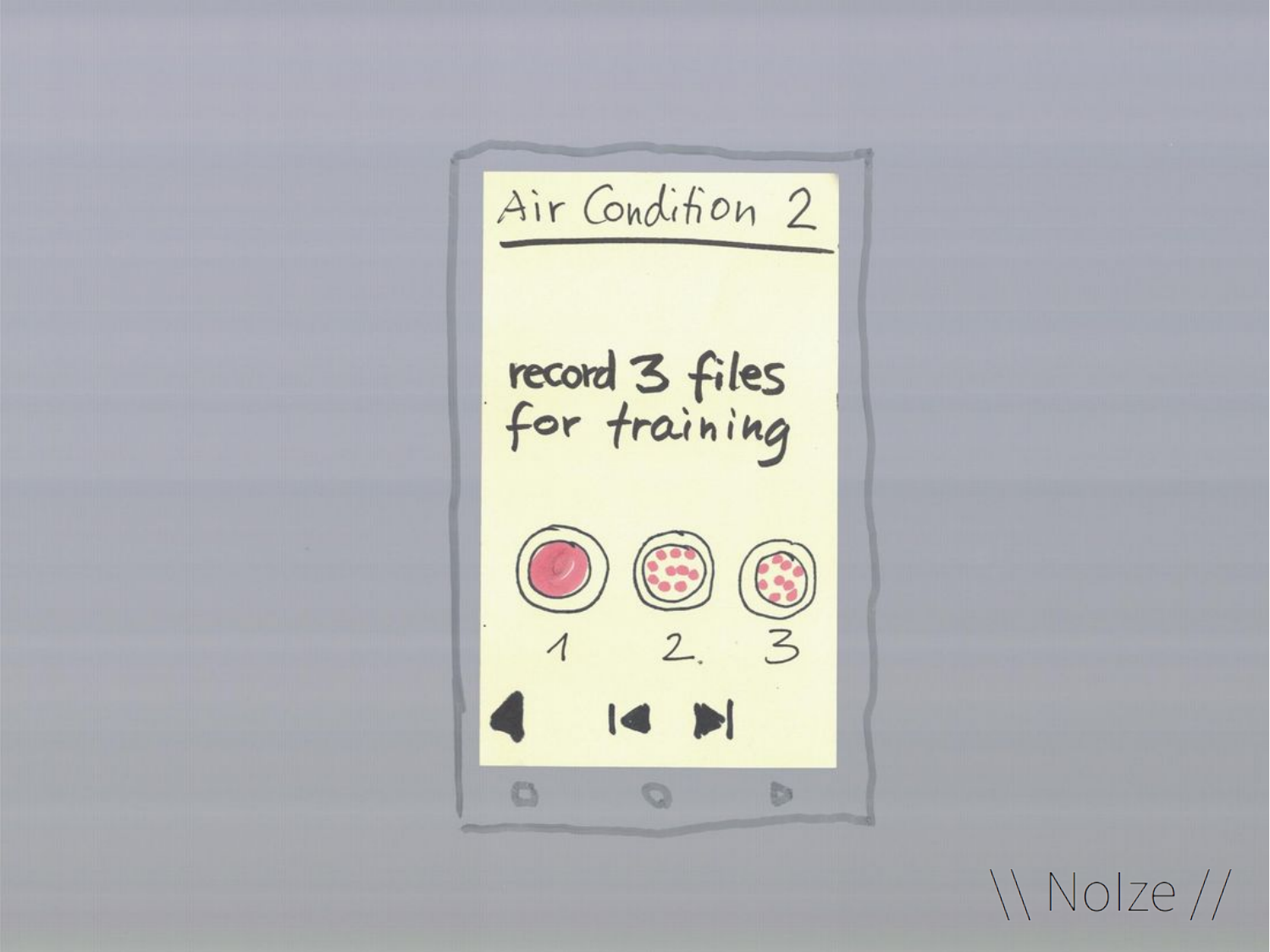generate filter  $now$ Later O  $\begin{array}{c} \n\mathbb{O} & \mathbb{I} \n\end{array}$  $\circ$ **b** 

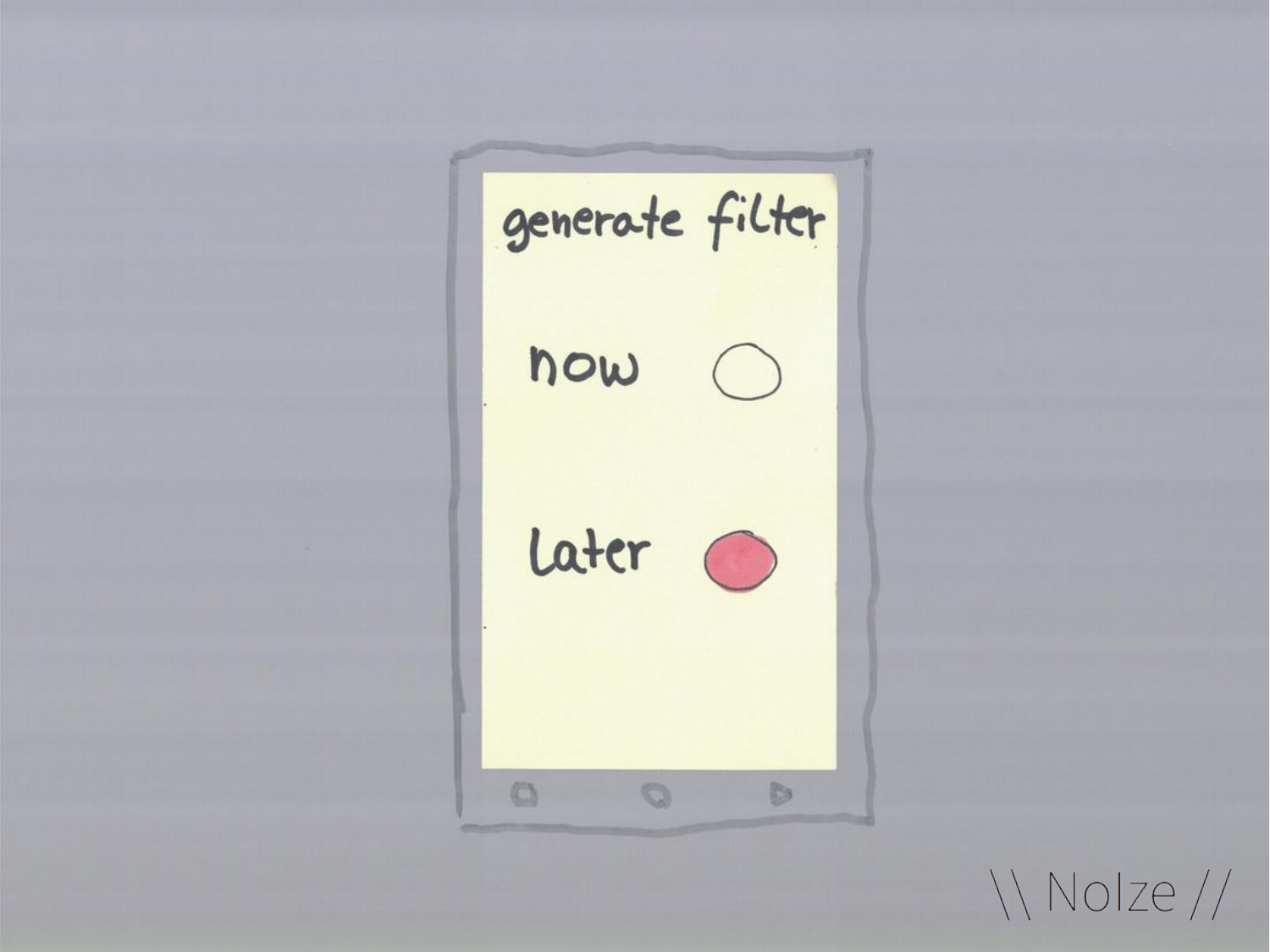Air Condition 1 Tram Train  $B\nu s$ New Filter **B** 

\\ Nolze //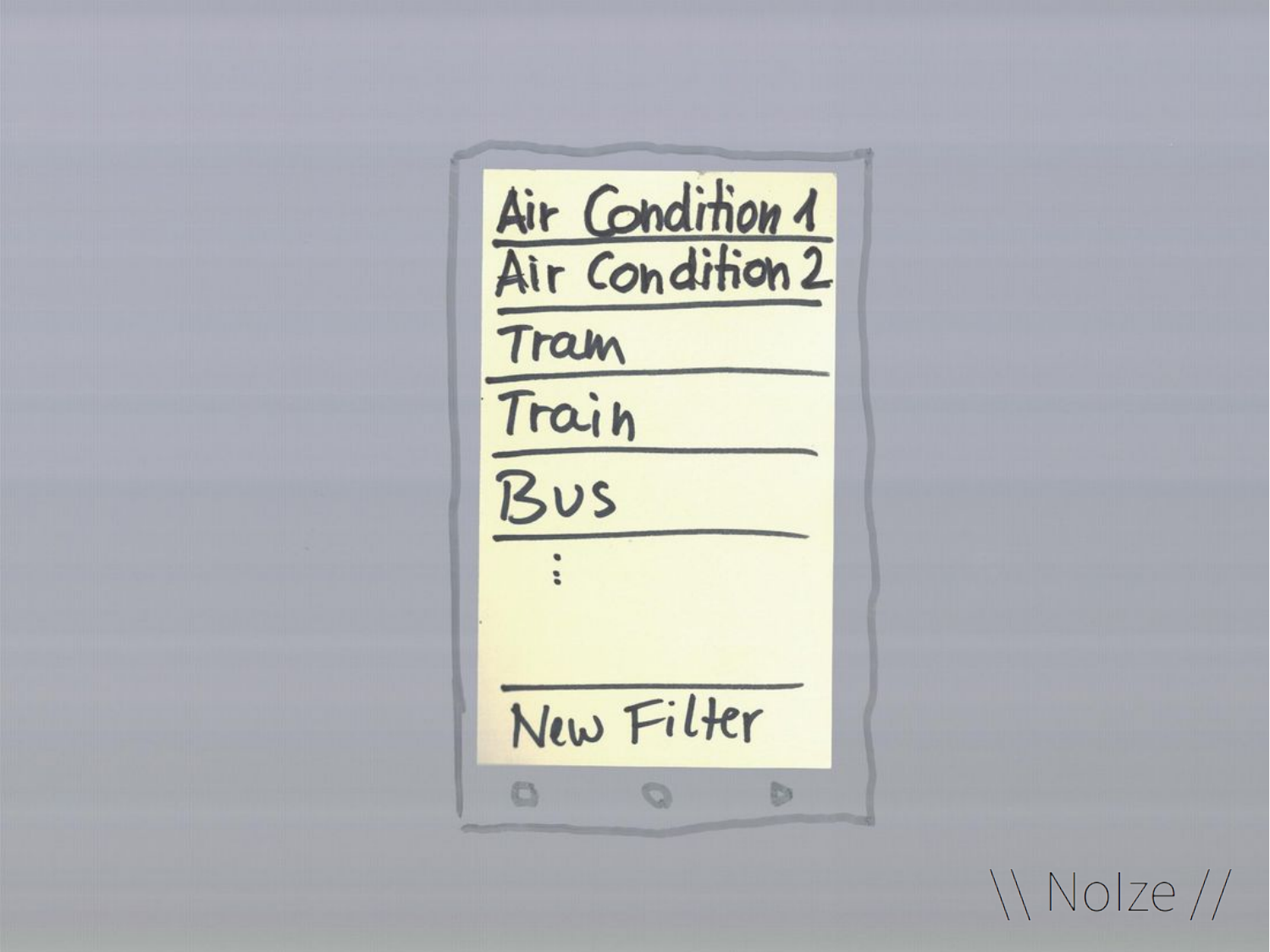file real time community  $\circ$   $\circ$ **Da** 

*Nolze* //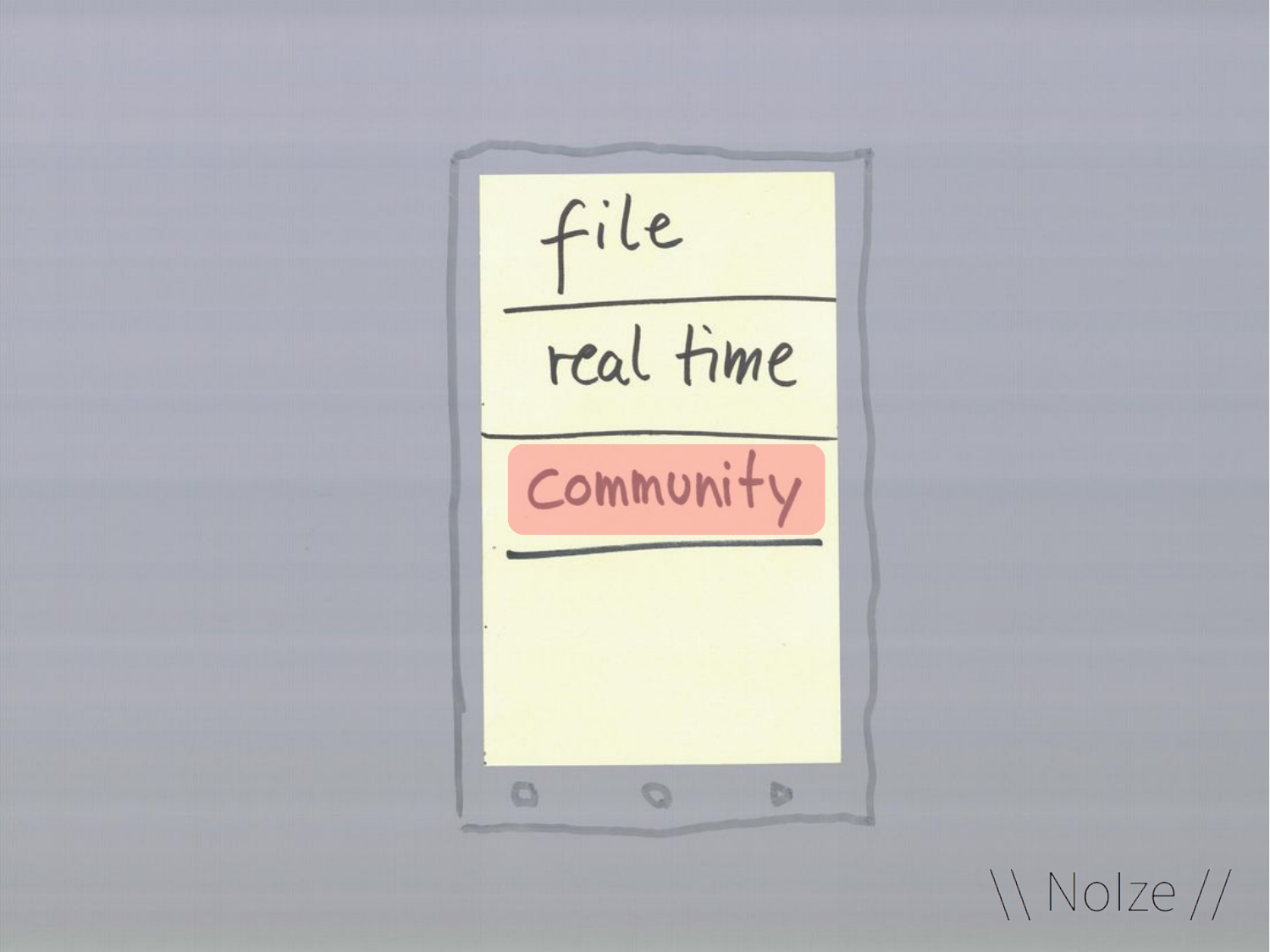

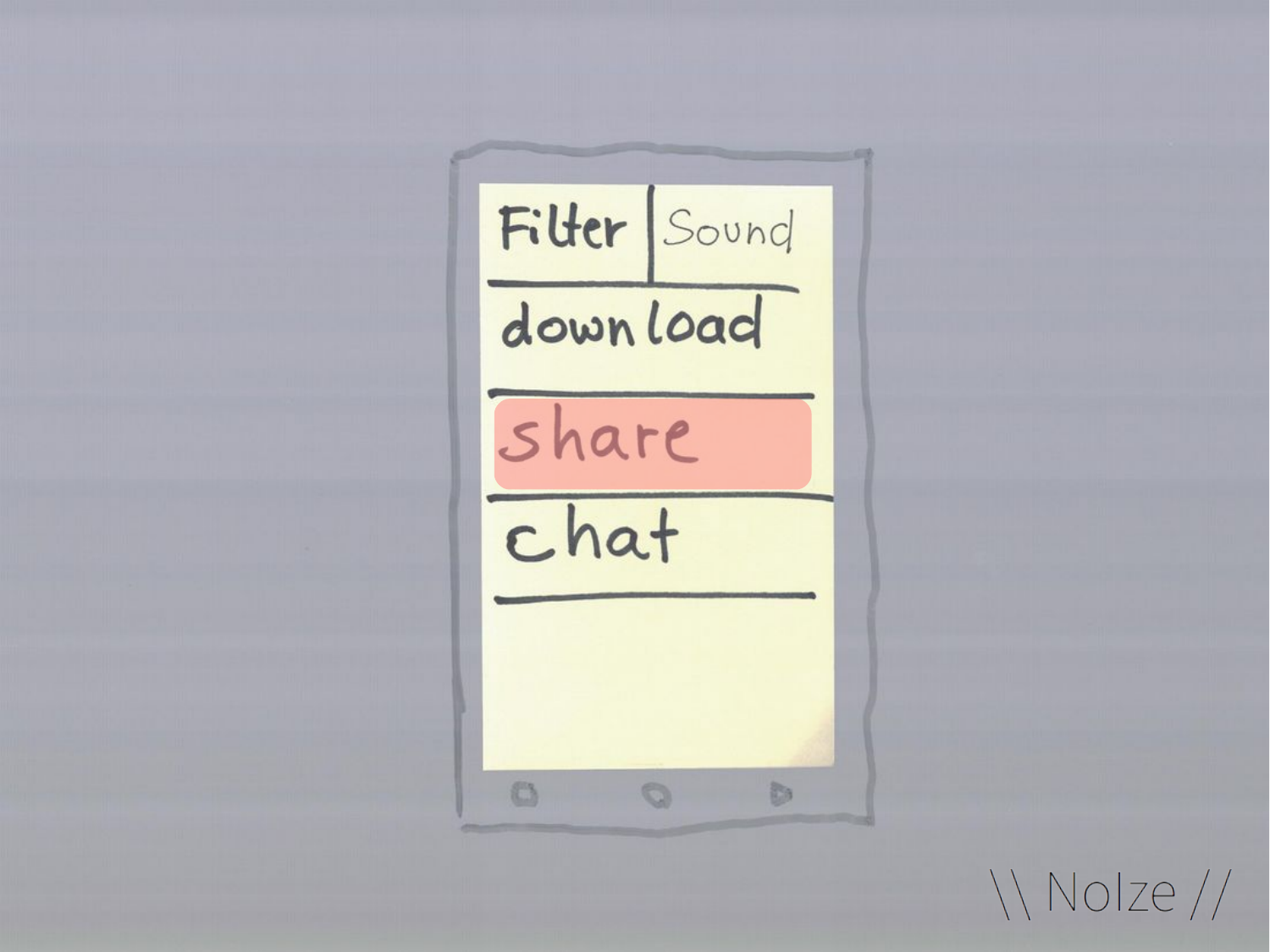*\\Nolze //*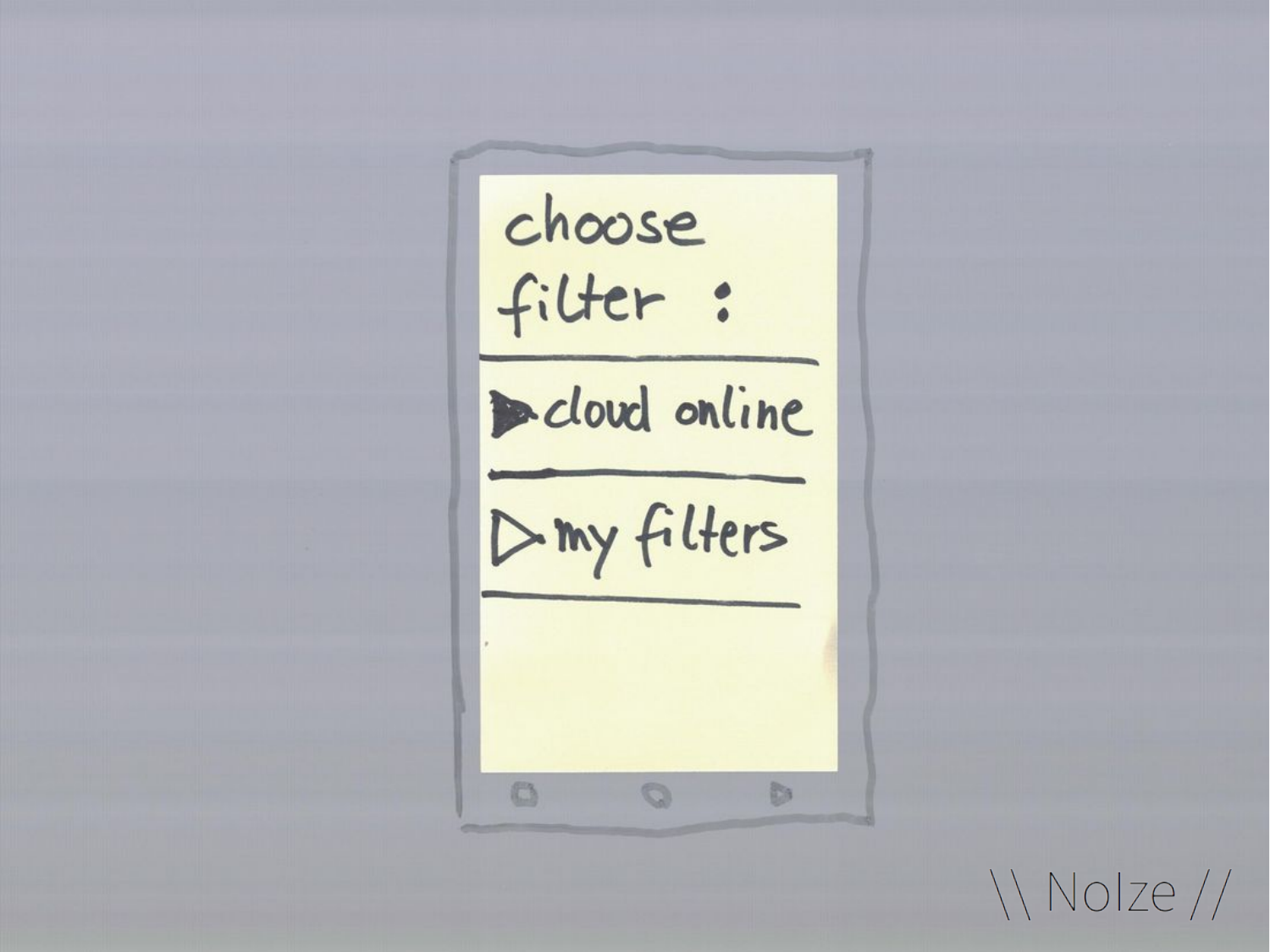\\ NoIze //

Future Visions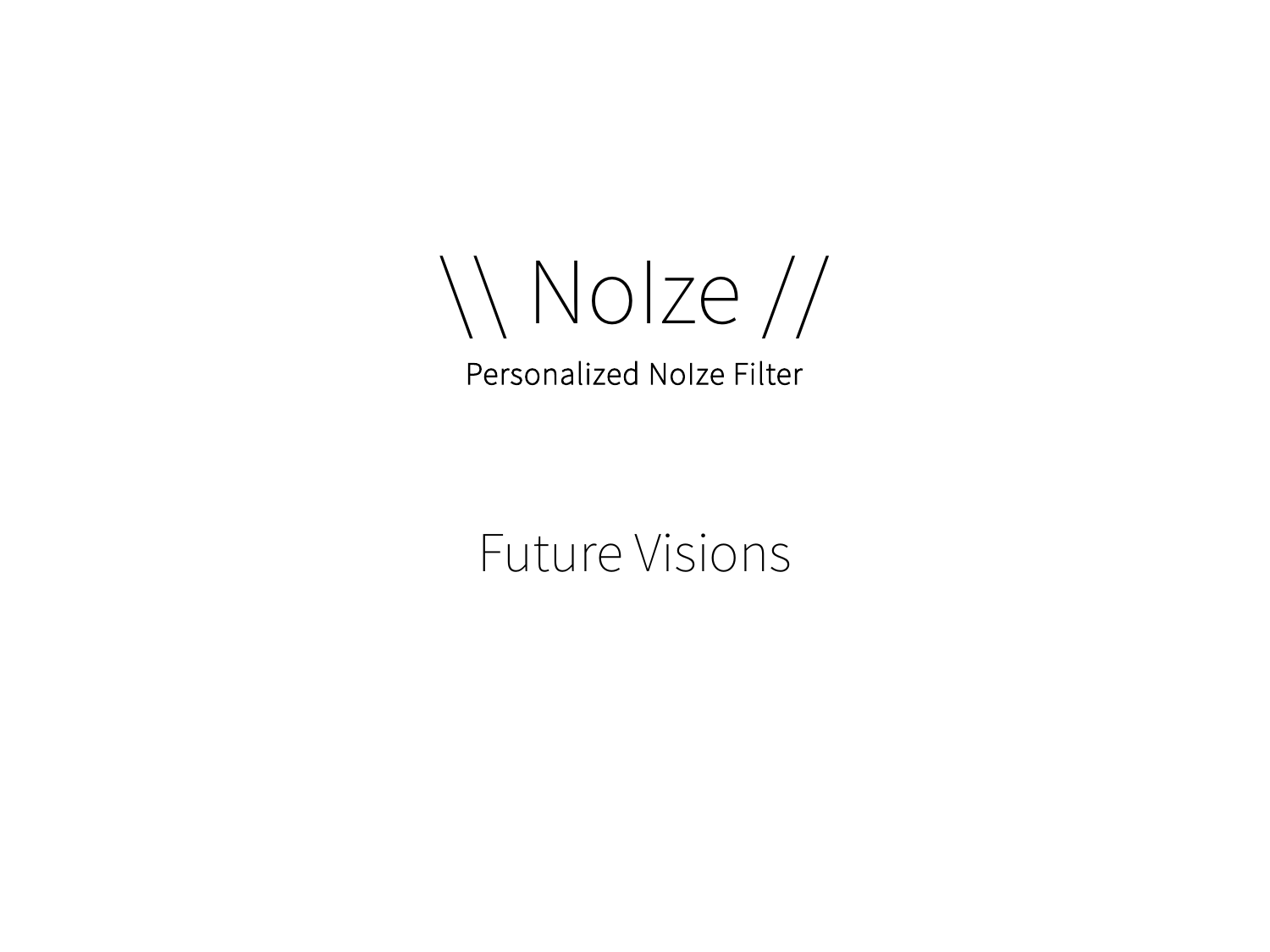# Future Visions

- Delay optimization
- Pilot project for real life application as App
- Cloud for sharing sound data bases and filter presets
- High accessability of the knowledge for everyone with internet
- Many, many Contributors :)

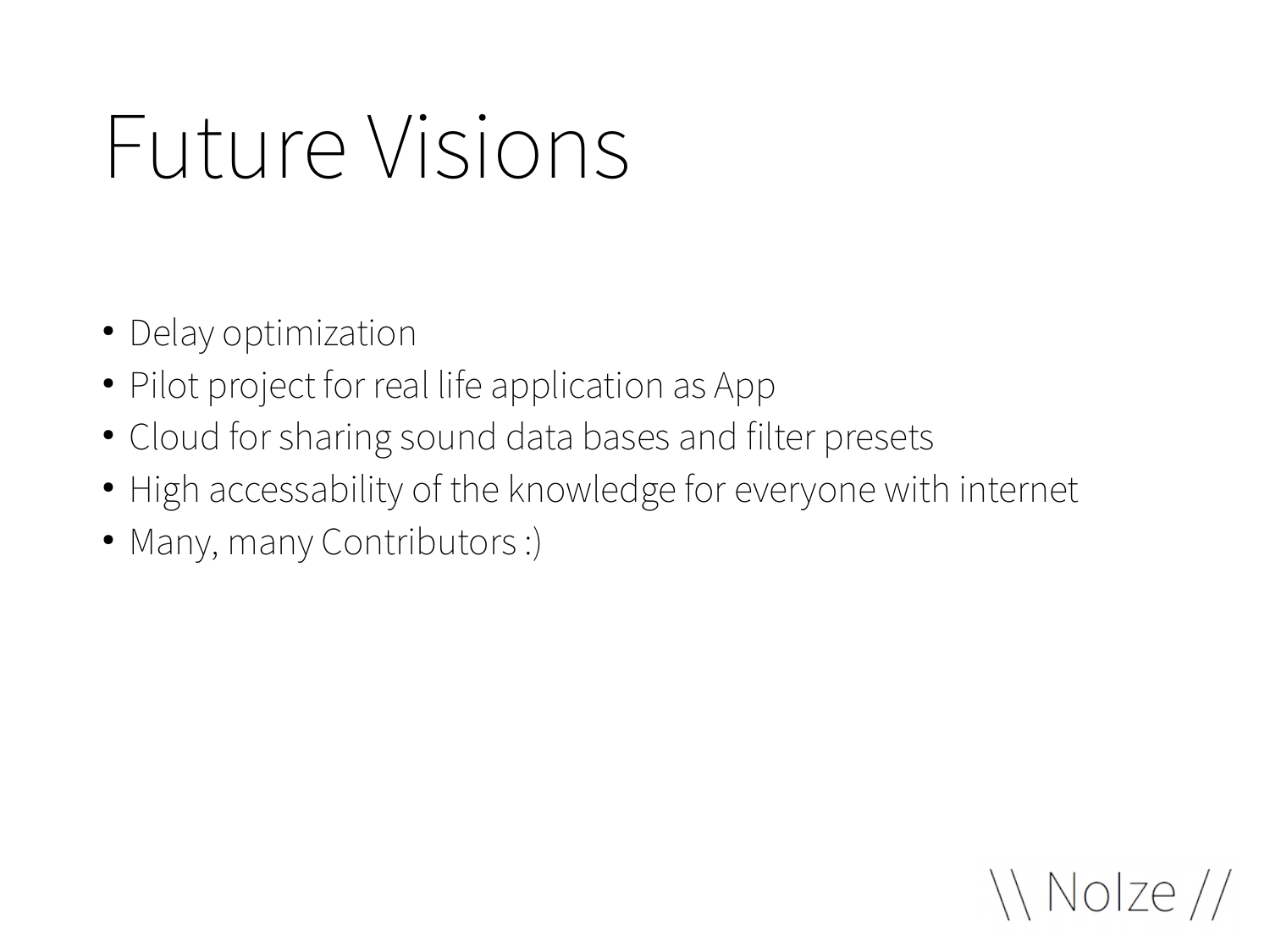\\ NoIze //

## Meet Us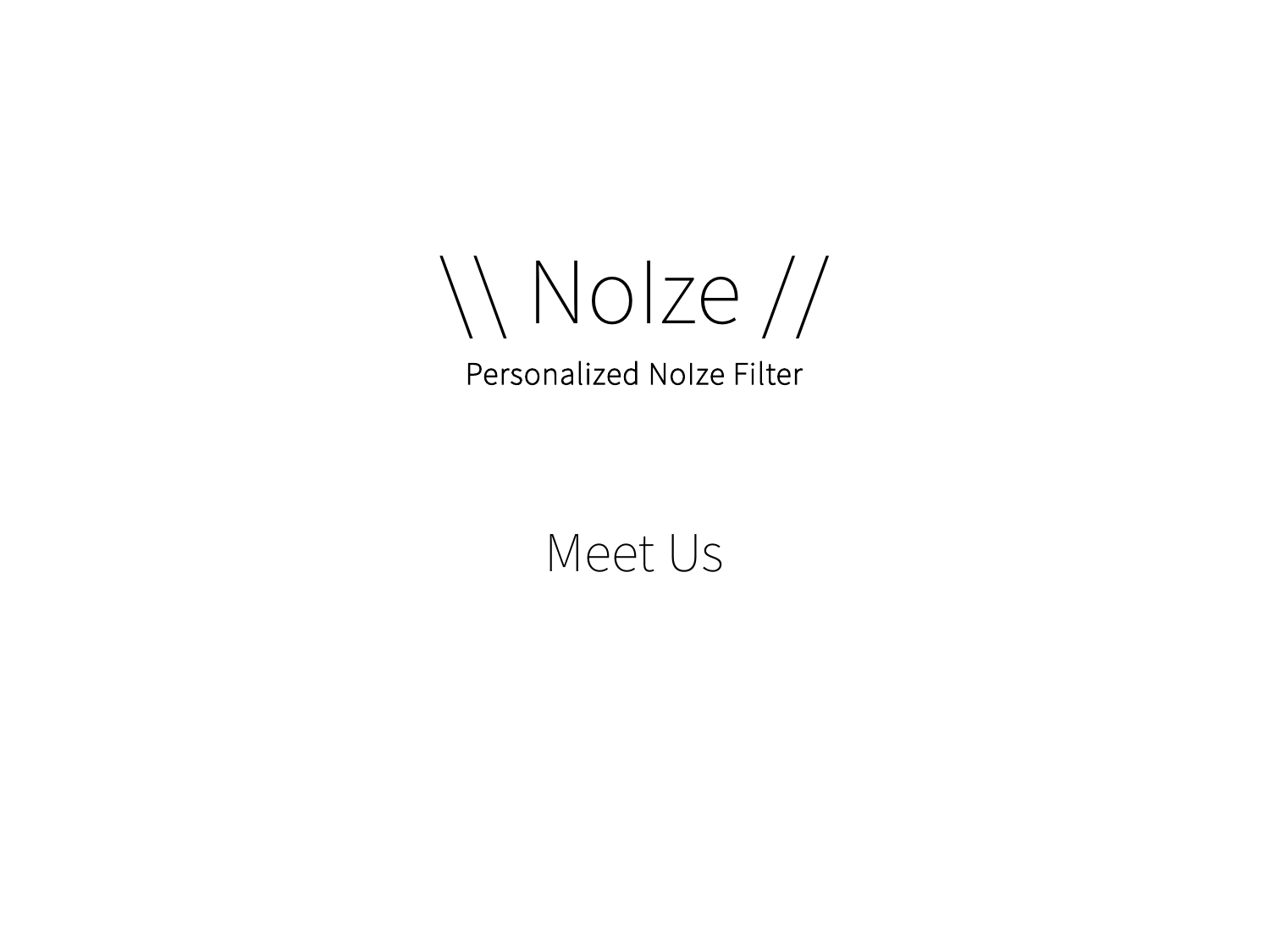### Workshop Meetup @PyLadies Berlin, 10.09.2019

"Python for Noise filters and History" <https://notebooks.ai/a-n-rose/>

### Talk @PyCon Berlin, 11.10.2019

"Take control of your hearing: Accessible methods to build a smart noise filter" <https://pretalx.com/pyconde-pydata-berlin-2019/talk/>

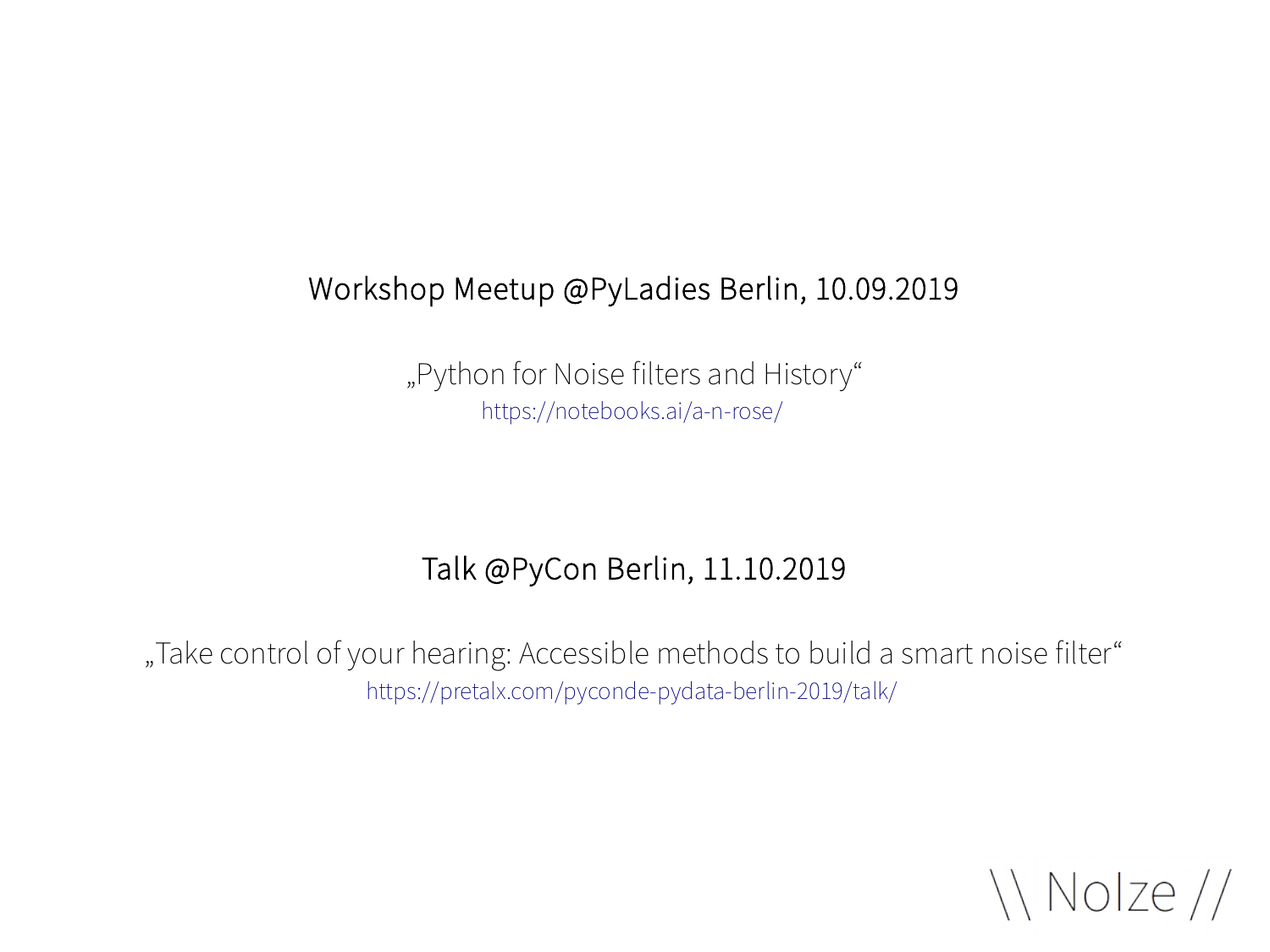## **Sources which inspired us (some of them)**

A Real-Time Personalized Noise Reduction Smartphone App for Hearing Enhancement, Nasim Alamdari, Shashank Yaraganalu, Nasser Kehtarnava, Department of Electrical & Computer Engineering, University of Texas at Dallas, Richardson, TX, USA, 2018

Efficiant Musical Noise Suppression for Speech Enhancement Systems, Thomas Esch and Peter Vary, Insitute of Communication Systems and Data Processing, RWTH Aachen University, Germany, 2009

Speech Enhancement based on a priori signal to noise estimation, Pascal Scalart, Jozue Vieira Filho, France Telecom - CNEiT/LAA/TSS/CMC, 2 Avenue Pierre Marzin 22307 Lannion Cedex, France, Universidade Estadual Paulista DEE/FBIS/UNESP, AV.B r a d Centro 56, Ilha solteira- SP, Brazil, Universidade Estadual de Campinas (DECOM/FBE/UNICAMP), SP, 1996 IEEE